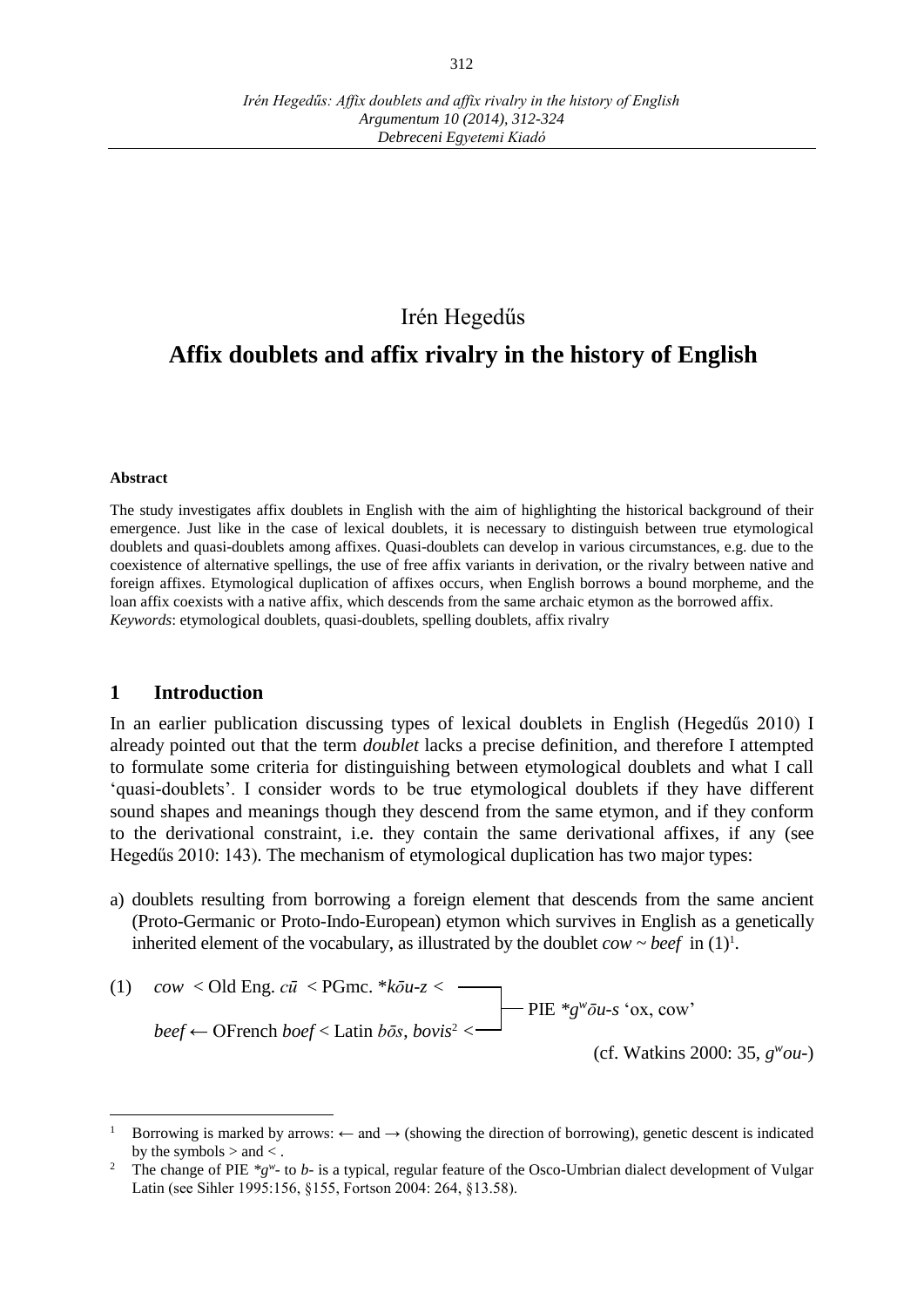b) doublets that result from the borrowing of two (or more) foreign elements that can ultimately be traced back to the same ancient etymon, e.g. *wrack* 'wreck(age)' *~ rack* 'driven clouds' *~ wreck* 'ruin', as shown in (2).

(2) *wrack* ← MidDutch *wrak* / MidLowGerm. 
$$
wra(c)k < \neg
$$
 PGmc. \**wrakaz* (n.)

\n*rack* < MidEng. *rak* ← Old Norse (*w*)*reka* <  $\neg$  PGmc. \**wrakaz* (n.)

\n*wreck* ← Anglo-Norman *wreck* ← (cf. Watkins 2000: 102, \**wreg*-, Kroonen 2013: 595, \**wrekan*.)

Both in Type a) and in Type b) it is possible that one and the same foreign lexeme is repeatedly borrowed at various times, and this way a language can obtain etymological triplets or even multiplets.

Quasi-doublets, as opposed to etymological doublets, tend to coexist in a complementary distribution (semantically and/or paradigmatically), and they emerge from processes of different nature, such as

- i. alternative derivational processes producing synonymous lexemes derived by different affixes from the same base, e.g.: *accurateness* ~ *accuracy*, or Old English *leorness* ~ *leorendness* ~ *leoredness* 'departure, passing away' (Kastovsky 1992: 387). Such pairs of synonymous complex words derived from one and the same base by different formatives are called morphological doublets (see Szymanek 2005: 441).
- ii. spelling variations, which produced spelling doublets that used to be originally interchangeable but the spelling variants gradually obtained different meanings and became dissociated, as shown by the Modern English word pair *metal* and *mettle*  'courage' from the alternating Middle English variation *mettal(l)*, *mettel*<sup>3</sup> borrowed from Old French *meta(i)l* < descending from Latin *metallum* '(substance) mine(d).
- iii. analogical restoration leading to the levelling of allomorphic alternations brought about by regular sound changes, e.g. Old English *ald* 'old' / *(i)eldra* 'older' (< Pre-Old English \**ald*-*ira*) 4 . Due to analogy, the quasi-doublet pair *older* ~ *elder* emerged, and – facilitated by the semantic differentiation – the "irregular" form (*elder*) survives in Modern English next to the analogically introduced, "regularized" from.

These ideas concerning the distinction between etymological doublets and quasi-doublets were formulated on the basis of lexical duplication but they are also applicable in analyzing doublet formation in the sphere of bound morphemes. This is what I intend to show in the discussion below.

 $\overline{a}$ 

<sup>3</sup> Shakespeare still used the forms *mettall* or *mettle* indiscriminately either in the literal or in the figurative sense 'vigour, courage (< temperament strong like metal)', and the full formal and semantic split became established completely only by the early 18th century.

<sup>4</sup> The root vowel [a] in Pre-Old English \**ald*-*ira* becomes [e] in Modern English due to a series of vocalic changes: [a] > [æ] (Anglo-Frisian Brightening), then [æ] > [æu] (Breaking) and [æu] > [ey] (*i*-mutation triggered by the suffix), for more details see Lass 1994: 69.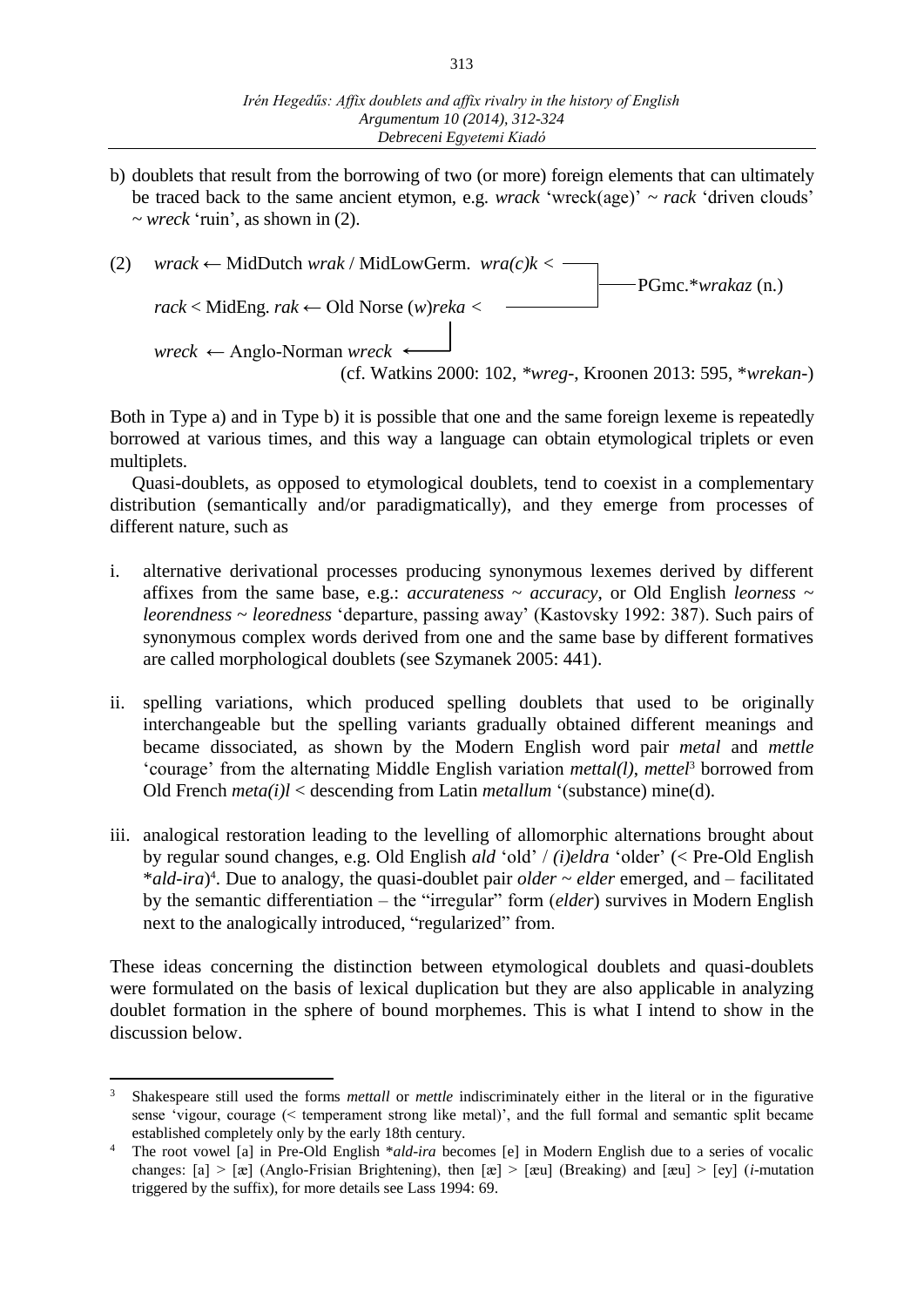# **2 Quasi-doublets and morphological rivalry in the history of English**

The historical evolution of interchangeable derivational or spelling variants, manifest in quasidoublets of affixes, often involved a period of hesitation in the choice of affixes. This situation was resolved when the frequency of use began to favour one form, which then became more productive. Such changes in the frequency of affix occurrence in the competition between quasi-doublets can be conceived of as a rivalry between the members of affix doublets. The rivalry observable in the Old and Middle English periods was usually resolved either by one variant ousting the other (e.g. Old English *sam-* 'half-' was replaced by Latin *sēmi-*, see below in 3.2.3) or by changing the originally free alternation of variants into a complementary distribution (as in the case of the negative adjectival prefixes *in-* and *un-*, discussed in 2.2 and then in 3.2.1).

# *2.1 'Rival forms' in the history of derivational affixes*

Describing suffix variants in the history of English, Szymanek (2005: 441) uses the term 'rival forms' as a synonym for 'morphological doublets'. Rival forms would indeed be a truly apt label because there was a competition between derivational variants in the history of English, and the rivalry often ended up in one variant becoming the only productive and thus prevalent form. Derivational variants may, however, persist. This can happen especially if the rival forms cease to be synonymous because they obtain specialized meanings, and thus enter a semantically complementary distribution enabling them to survive independently. The originally free variants *-ic* ~ *-ical* – as in *economic crisis* vs. *economical person* – provide an example of a relatively recent case of such semantic divergence. The form *economic* in the late 18th and early 19th century – unlike in Present-Day English – was still used in the sense 'thrifty, sparing' (cf. examples in (3) quoted from *OED* s.v. -*ical*):

(3) a *We should be economic.*

 $\overline{a}$ 

[1755, H. Walpole *Mem. Geo. II*, II. 96]

b *I never saw any one so economic of her smiles*.

[1801, M. Edgeworth *Belinda* vi. I., 112]

c *The migrations of the Economic Rats*<sup>5</sup> *, are not less extraordinary.*  [1802, W. Bingley *Animal Biography* (1813) I., 378]

In the 16th century *economical* was used referring to household management, as it is illustrated by the examples in (4), and in the 17th century an expression such as *economicall administration* (1612) was still used in contrast to *legal administration*, or *economical power*  (1680) as opposed to *political power*.

(4) a *The other œconomical matter you wrote of.*

[1579, G. Harvey *Lett.-bk* 61]

<sup>5</sup> *Economic rat* is a calque of the Latin taxonomic name, *Mus œconomicus*, used by Carl Linnaeus for the *root vole*, a burrowing rodent of the Palaeoarctic zone.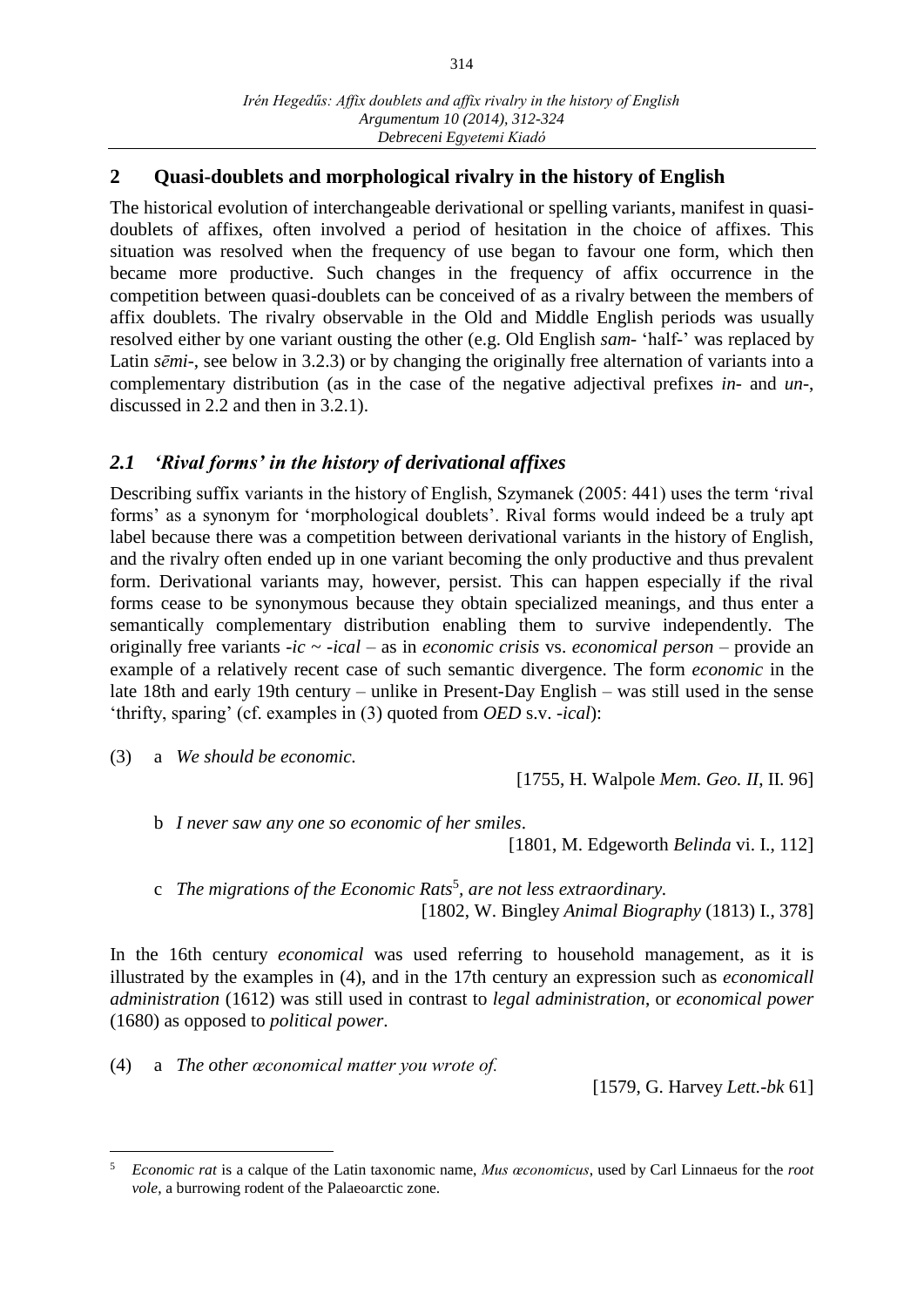b *Oeconomicall science, that is..the art of ruling a house well.*  [1586, T.B. *La Primaud. Fr. Acad.* ɪ. 493]

Furthermore, *-ic* and *-ical* have also developed a complementary distribution with respect to what stems they would combine with. In a corpus-based study by Lindsay it was shown that the reason why both *-ic* and *-ical* are productive is that "-*ical* has carved out a morphologically constrained productive niche" (Lindsay 2012: 201) when it became dominant in combining with stems ending in -*olog*.

Parallel derivations, e.g. *kingdom*, *kingship*, *kinghood* are often considered synonymous and thus suspect of acting as rivals. But surmising semantic relatedness<sup>6</sup> in these derived words lacks any foundation whatsoever. The semantic distinctness of these abstract suffixes is argued for in a historical and theoretical analysis by Tips (2008). These words were originally compounds in which the second constituent was a noun with a distinct meaning (see the respective entries in *OED*): -*dom* < OE *dōm* 'statute, ordinance', -*hood* < OE *hād*  'person(ality), sex, condition, quality, rank', -*ship* < OE (*ʒe*)*sceape* 'creature, form, figure'. With the relatively recent grammaticalization of the second elements into suffixes, the semantic distinction may have reduced between them but not to such an extent as to allow a rivalry between them.

#### *2.2 Spelling variation leading to quasi-doublets*

 $\overline{a}$ 

Spelling doublets also occur among affixes. One of the better known examples is *-ize*/*-ise*. The primary, archaic form is *-ize* from Latin *-izāre*, while the secondary form *-ise* (still frequently used in British English) is based on the French spelling: *-iser <* Latin *-izāre*. The Latin suffix underlying both spelling versions ultimately derives from the Greek suffix *-ίζειν*, and the frequent hesitation in the spelling can be solved relying on the instruction formulated by the OED (s.v. -*ize*): "there is no reason why in English the French spelling should be followed, in opposition to that which is at once etymological and phonetic".

Although the foreign prefix *in-* and its native counterpart *un-* make up a true etymological doublet pair (to be analyzed in 3.2.1), they could also occur as interchangeable variants, therefore they were labelled 'multiple negative derivatives' by Kwon, who used this label as a synonym for 'doublets' in a case study of the prefix variants *in-*/*un-* (Kwon 1997: 32). The alternate use of these prefixes in one and the same text was sometimes motivated – quite surprisingly – by a mere "stylistic tactic to avoid repetition of the same word in close proximity" (ibid. p. 29). In the 16th–17th centuries there was a preference for using the prefix *in-* but later an inclination to a complementary distribution developed, and the prefix *in-* (and its allomorphic variants *il-*, *im-*, *ir-*) started to occur primarily with words of Latin origin, while *un*- became restricted to other Romance (dominantly French) adjectives or to native (Germanic) adjectives (cf. *OED* s.v. *in-3* ).

Phonetic motivation provided yet another type of alternation in the use of the negative prefix *in-*: it could occur with or without assimilation, as in the spelling doublets: *impossible*  vs. *inpossible*, which were almost equally frequent in the 14th century but by the 16th century the unassimilated variety had totally disappeared (for details see Kwon 1997: 26).

<sup>6</sup> Consider e.g. the statement that the "native suffix *-dom* is semantically closely related to *-hood* and *-ship*, which express similar concepts" (Plag 2003: 88).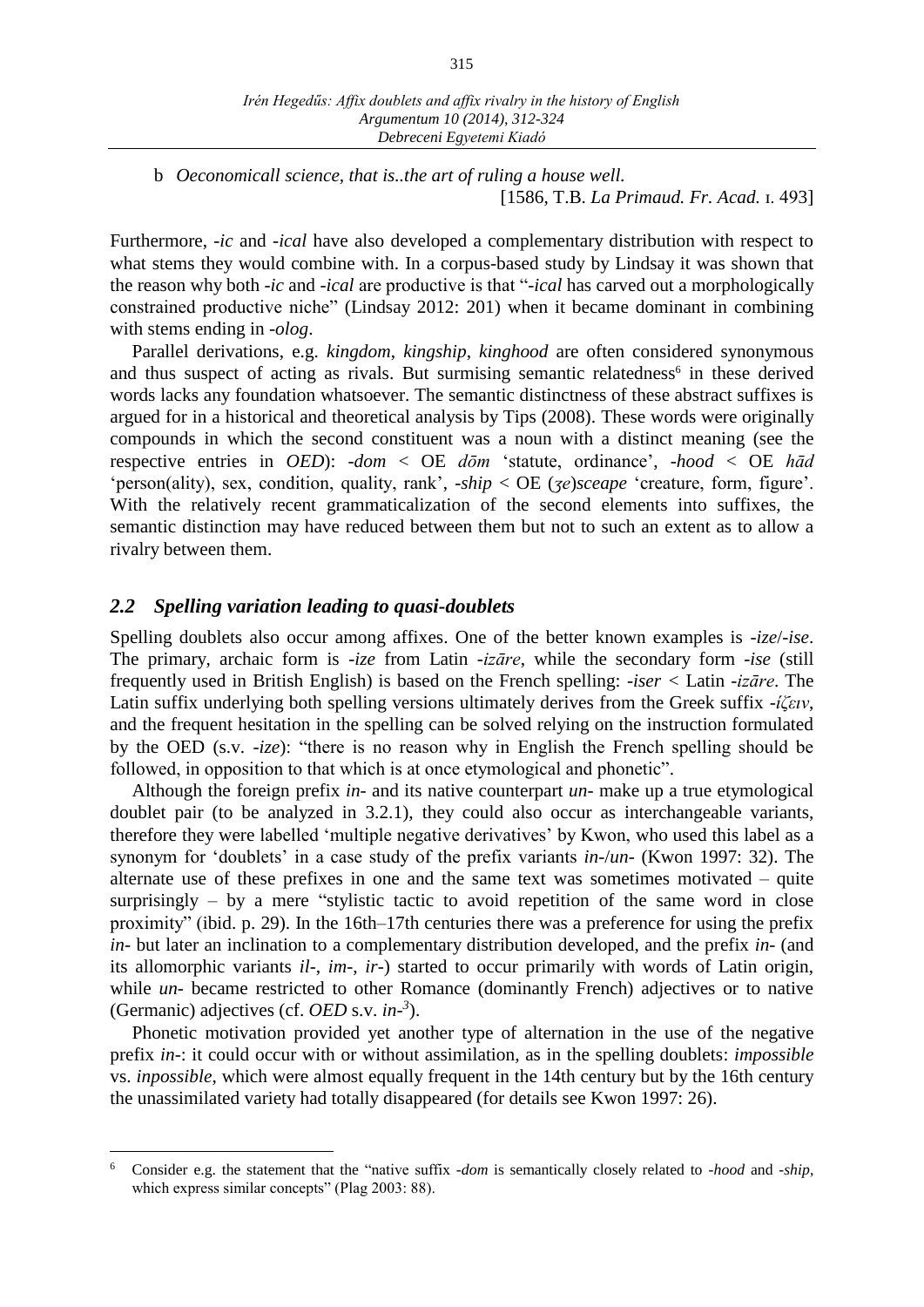## **3 Etymological duplication of affixes**

As opposed to the types of 'quasi-doublets' discussed above, true etymological duplication can also be found to operate in the history of prefixes and suffixes. The mechanisms of evolution in the case of affix duplication are similar to those observable in free morphemes: some doublets result from internal processes of phonological splits, others may emerge in processes of repeated borrowing, and – as a third possibility – the combination of internal and external reasons can also lead to the emergence of affix doublets when loan elements participate in the native phonological changes that operate after the time of borrowing. In this section I will illustrate various trajectories of etymological duplication in the history of derivational affixes. The examples were selected to represent several parts of speech: verbs, nouns, adjectives and numerals (ordinals). Suffix doublets will be analyzed in 3.1, and cases of prefix duplication will be discussed in 3.2.

# *3.1 Suffix doublets*

### *3.1.1 A case of parallel borrowing: the nominal suffix quadruplet -y ~ -ate ~ -ade ~ -ado*

The nominal suffix *-y* and its doublet *-ate* represent parallel borrowing, a type of doublet formation mechanism frequently observable in the case of free morphemes as well. Parallel borrowing in the case of this suffix doublet pair means borrowing from two dialects of Old French. The Latin passive participial suffix *-ātus* developed dialect variants in Old French. Since English borrowed lexical elements extensively both from Old French and from Norman French (Anglo-French, AFr.), it also adopted two different variants of the suffix in substantivized passive participles. This is how parallel borrowing led to the duplication of one and the same Latin suffix *-ātus*, e.g. Lat. *senātus* > OFr. *senat*  $\rightarrow$  Eng. *senate*, as opposed to Lat. *comitatus* > AF *counté* / *counte*(*e*)  $\rightarrow$  Eng. *county*. The final <e> in -*ate* was added only after 1400 as a spelling device to mark the length of the vowel in the last syllable in English (e.g. Lat. *stātus* > OFr. *estat*  $\rightarrow$  Eng. *estate*). The nativized form of the suffix,  $\neg$  has variants as *-ee* (e.g. *refugee* ← Fr. *refugié*) and -*ey* (e.g. *attorney ←* OFr. *atorné*), which more closely resemble the original French forms, and the words with these variants of the suffix are usually loans of a more recent date. The situation was further complicated when the Spanish or Portuguese reflexes of Latin *-ātus* appeared in English either directly in words like, *desperado*, *tornado* or transmitted via French as in *esplanade* (← Fr. *esplanade ←* Spanish *esplanada*). These trajectories of the etymological duplication of Latin *-ātus* are summarized in (5), based on data from OED s.vv. *-ate* suffix<sup>1</sup>, *-y* suffix<sup>5</sup> and Sihler 1995: 621-623, §564.

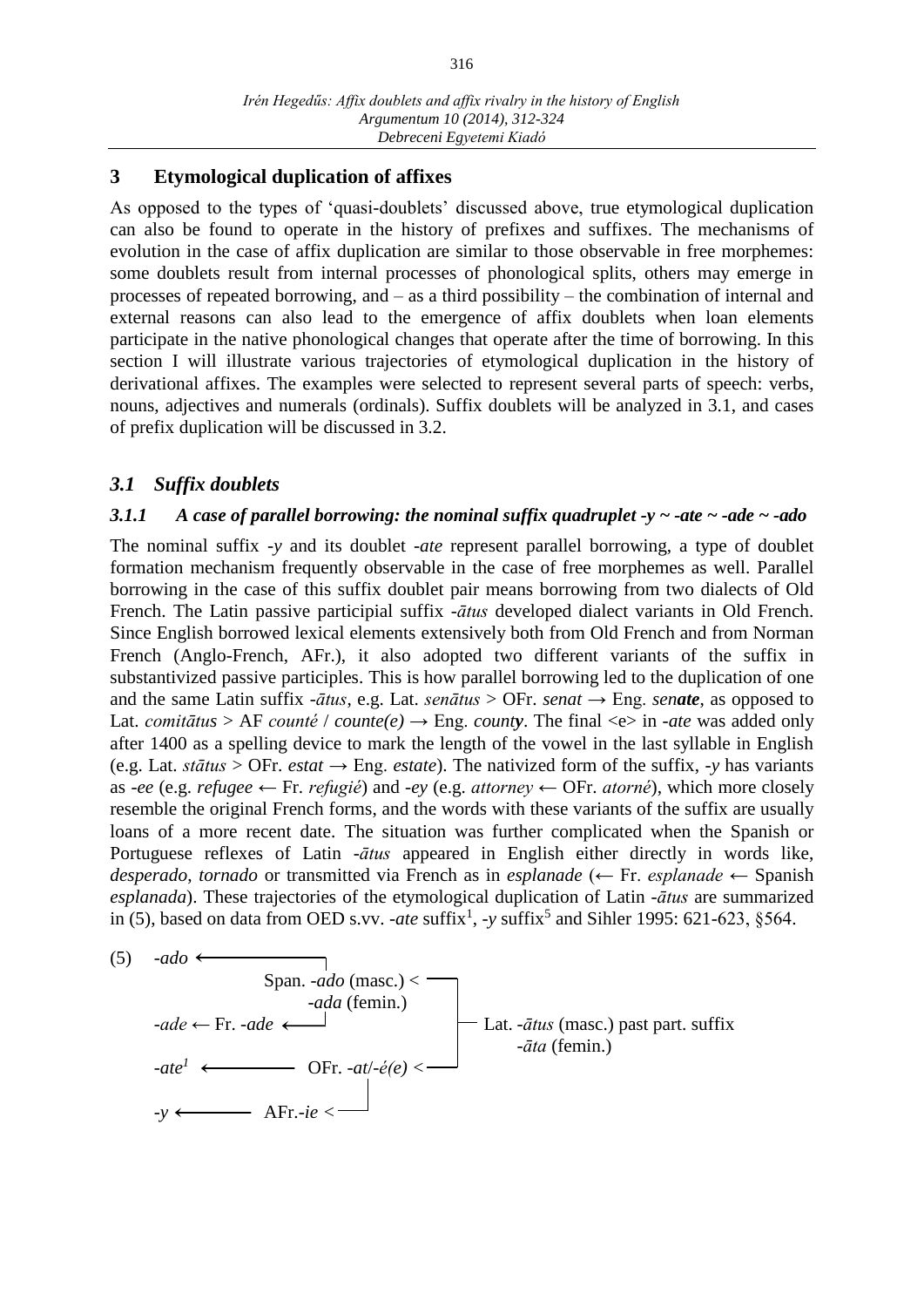#### *3.1.2 Adjectival suffix doublets and triplets*

#### 3.1.2.1 The suffix triplet  $-y \sim -ic \sim -ac$

The adjectival suffixes  $-y \sim -ic \sim -ac$  make up a suffix triplet, of which  $-y$  is the native morpheme descending from Old English *-iʒ* inherited from Proto-Germanic *\*-iga*. The loss of the final consonant element is due to the regular process of weakening in which [g] flanked by a primary front vowel was first palatalized and then deleted. The suffixes *-ic* and *-ac* are borrowed elements in English, but ultimately all three members of the triplet descend from the same Proto-Indo-European adjectival suffix \**-(i)ko-s*, see the diagram in (6):

\n- (6) 
$$
-y < \text{OE } -i\zeta < \text{PGmc. *-iga} < \text{---}
$$
\n- $-ic \leftarrow \text{Fr. -ique / Latin -icus / Greek -ikos²} < \text{-- } \text{PIE *-(i)} \times o -s^8$
\n- $-ac \leftarrow \text{Fr. -aque} \leftarrow \text{Greek -i}(a) \times s^9 < \text{--- } \text{--- } \text{CT. Watkins } 2000: 36, -(i) \times o, 4.a-b; \text{OED s.vv. -ic};$
\n

#### 3.1.2.2 The doublet pair -*ish* ~ -*esque*

 $\overline{a}$ 

The adjectival suffix doublet pair *-ish ~ -esque*<sup>10</sup> represents the same type of etymological doublet as  $-y \sim -ic$  shown above in (7), i.e. the duplication happened because a foreign suffix (French *-esque*) was adopted when English had a native suffix (*-ish*) descending from the same Proto-Indo-European morpheme: \**-isko-*. This doublet pair, however, serves as an illustrative case of a different trajectory of evolution in the emergence of suffix doublets. The peculiarity of this case lies in the circumstance that the French loan item itself was a borrowing from Germanic into Vulgar Latin, as is shown in (7).

 $-ac$ ; *-y*)

(7) 
$$
-ish < OE - isc < PGmc.
$$
 \* - iska < PIE \* - isko-

\n−-esque ← Fr. -esque < Lat. -iscus

\n(cf. Watkins 2000: 36, -(i)ko, 4.a; OED s.v. -esque)

Of this doublet pair, the inherited morpheme *-ish* descends from the Germanic/Indo-European ancestral form via the regular sound change which unconditionally palatalized Pre-Old English [sk]-clusters to [ʃ] in all positions. In Old English *-isc* [iʃ] functioned as a gentile adjectival suffix used in nation names, and it was not frequently combined with nouns belonging to other semantic fields. The original semantic content of Old English *-isc* gradually acquired a depreciatory note: while in Old English an adjective such as *cildisc* had the neutral meaning 'childlike, pertaining to childhood', in Early Middle English it started to be used in the sense 'infantile, silly', cf. its occurrence as *chyldyssh* in (8):

<sup>7</sup> The suffix -*ic* may have different sources, e.g. in words like *public*, *domestic* it is of Latin origin, while in *comic*, *poetic* and similar loanwords borrowed since the 16th century it comes directly from Greek (*OED*, s.v. *-ic*). Note also the partly synonymous alternative forms *demonic/demoniac*.

<sup>&</sup>lt;sup>8</sup> The vowel *i*- was originally not part of the PIE suffix but the root extension in *i*-stem nouns.<br><sup>9</sup> The Grook variant, *i(a)log* usually occurs in English in words transmitted via Franch or mod

<sup>9</sup> The Greek variant *-i(a)kos* usually occurs in English in words transmitted via French or medieval Latin.

<sup>10</sup> Probably cognate with the English doublet *-y ~ -ic* because PIE \**-isko-* is most likely a compound suffix based on \**-(i)ko-* (see Watkins 2000: 36, -*(i)ko*).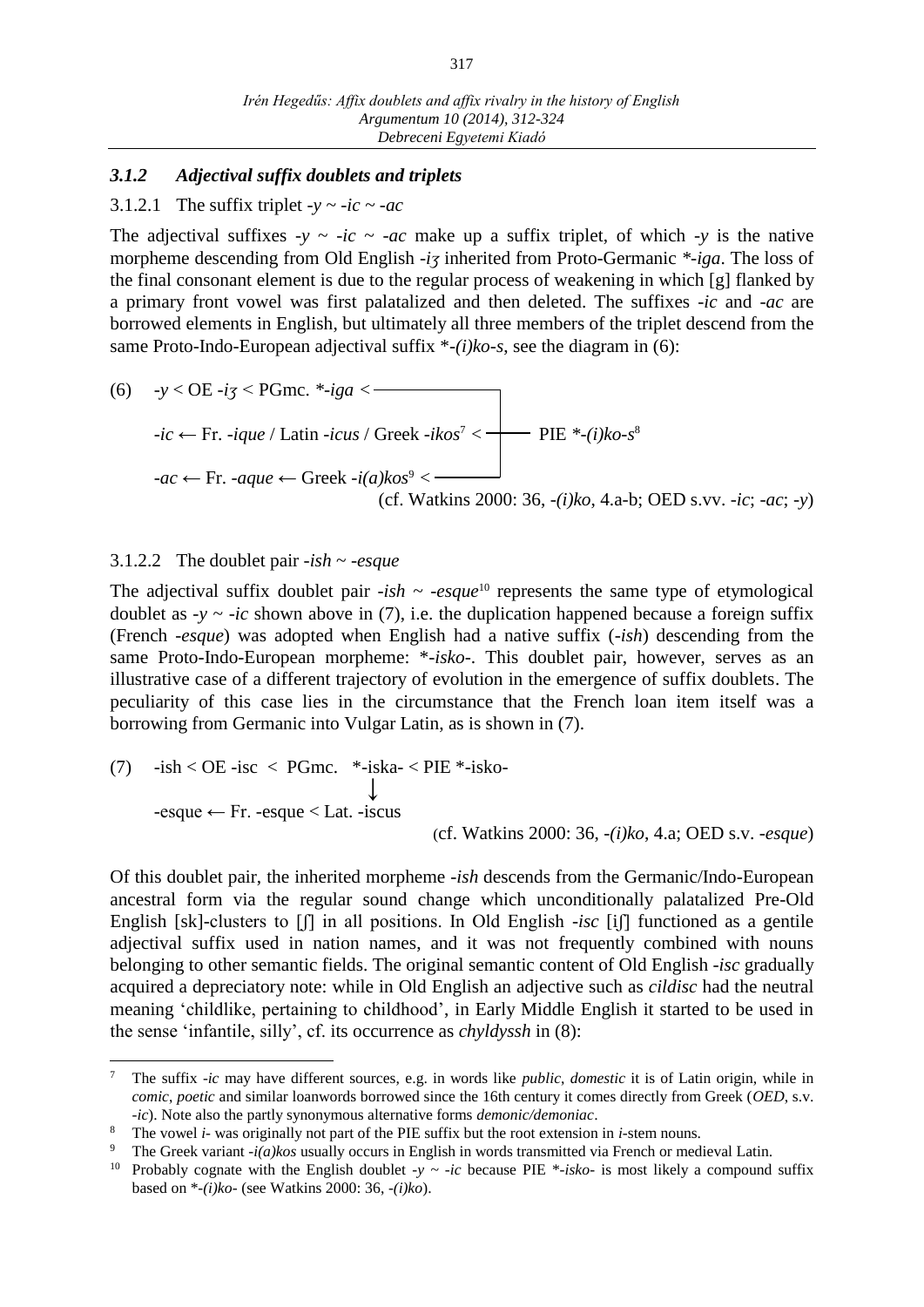(8) *O noble kynge, ar ye so moche chyldyssh that ye byleue this false and subtyl shrewe.* 'Oh noble king, are you so much childish that you believe this false and subtle shrew?' [1481, Caxton: *Reynard the Fox*, Capit. xxxii] 11

The productivity of the Old English suffix *-isc* with the meaning 'of origin' had decreased by Early Middle English only to revive in a semantically different use in Late Middle English with the sense 'somewhat'. On the basis of a corpus-study, Ciszek (2012) came to the conclusion that the reason for the retreat of *-ish* in deriving adjectives from nouns can be ascribed to two factors. First, it had more successful rivals such as *-(i)an*, *-ite*, *-in(e)* (see Ciszek 2012: 33-36). Second, the spread of the construction  $\{of + Noun\}$  provided an alternative for conveying the meaning 'of origin' (see ibid. 36-37), which reflects a tendency that also fits into the gradual typological shift from a synthetic morphological type to a more analytical type in the historical evolution from Old English to Middle English.

#### *3.1.3 From allomorphic variants to suffix doublets: the ordinal suffixes* **-d** *and* **-th**

The suffix pair *-d* ~ *-th* deriving ordinals (*third* vs. *fourth*) constitutes suffix doublets with an internal, morphonological motivation. Both suffixes descend from the same Proto-Indo-European (PIE) adjectival suffix \**-to-s* (cf. Lass 1994: 215, Fortson 2004: 121, §6.77; 132, §7.19, OED s.v. *-th* suffix<sup>2</sup> ). The differentiation in the sound shape of the suffixes emerged from the historical (Pre-Germanic) allomorphic alternation brought about by the PIE mobile accent: it shifted from the root to the suffix in the ordinal 'third', and thus triggered the operation of Verner's Law in Proto-Germanic.

What was originally a PIE allophonic variation of *t* (conditioned by accent or by phonotactic context) became an allomorphic variation in Germanic: *\*-þa* (due to Grimm's Law)  $\sim$  \*-*da* (in a position before accent, Verner's Law)  $\sim$  \*-*ta* (original *t* is preserved when preceded by a voiceless fricative) (cf. Lass 1994: 214-215, Mallory & Adams 1997: 401-402, Kroonen 2013: 547). The diagram in (9) gives an overview of the allomorphy emerging from allophonic variation.



<sup>&</sup>lt;sup>11</sup> Quoted from https://archive.org/details/historyreynardf01goldgoog (p. 76) [translation mine, I.H.].<br><sup>12</sup> The metathesis which accounts for the modern form, must have occurred rather early because the

 $\overline{a}$ 

The metathesis, which accounts for the modern form, must have occurred rather early because the text of the Lindisfarne Gospel (written in the Northumbrian dialect of Old English, ca. 950) already has *ðirdda*: (Luke XII. 38) *ʒif on ða ðirdda waca ʒe-cymeð* 'if he shall come in the third watch'. Despite the early attestation of metathesis, the more archaic form *thrid* remained "the prevalent type down to the 16th c." (*OED* s.v. *third*).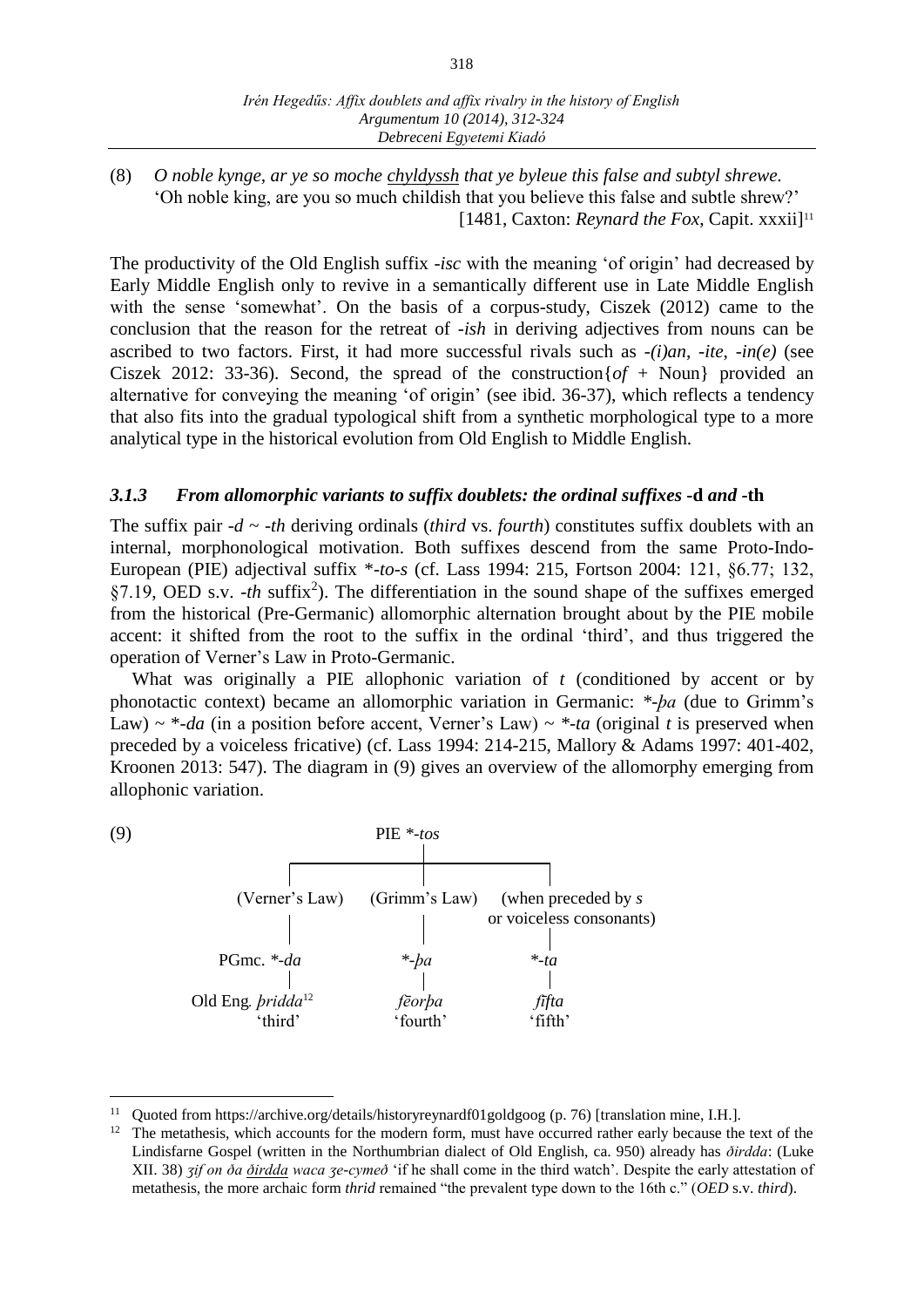The later fate of this allomorphic variation was also shaped by analogical contamination, so e.g. Old English *fifta* and *sixta* were adjusted to the neighbouring ordinals, which had the suffix -*th*, so Modern English has *fifth* and *sixth*, which are thus not direct reflexes of the OE forms. The ordinal *third*, however, was not affected by analogical change. This is just another fact that demonstrates the unpredictable nature and sporadic operation of analogical changes. Since the historical (etymological) connection between the modern ordinal suffixes *-th* and *-d*  is no longer discernible, they can be interpreted as morphological doublets.

### *3.2 Prefix doublets*

#### 3.2.1 *The prefix triplet un-*  $\sim$  *in-* $\sim$  *a*(*n*)-

The prefixes *in-*, *un-* and *an-* descend from the Proto-Indo-European combining form \**n̥-* (the zero-grade grammaticalized form of the word 'not'). This syllabic nasal vocalized differently in the Indo-European daughter languages: in Germanic it yielded \**un-*, while Latin has *in-* and Greek has  $\acute{a}(n)$ -. Germanic \**un*- was preserved intact in Old English, and at the same time, both the Latin and the Greek privative prefixes were borrowed into English, creating the prefix triplet  $un - \frac{1}{n}$  ~  $an - \frac{1}{n}$ . Moreover, the Greek privative prefix has two allomorphs, and both forms are present in English, cf. *anarchy* 'without leader', *analphabetic* 'without [knowing the] alphabet', as opposed to *agnostic* 'not knowing', *amorphous* 'shapeless', etc. The emergence of the etymological triplet in English is summarized in (10), based on data from Mallory & Adams 1997: 395, s.v. *not*, Watkins 2000: 57, s.v. *ne*, *OED* s.v. *un-*, prefix<sup>1</sup> ).



#### *3.2.2 Multiple reflexes of Proto-Germanic \****ga***- in Modern English*

The ancient Germanic collective–perfective prefix *\*ga-* used to be highly productive over a long period stretching from Proto-Indo-European via Proto-Germanic down to Old English, yet it had disappeared almost without a trace by the Early Modern English period. Its traces survive in some fossilized (lexicalized) forms, i.e. in words where the archaic prefix is morphologically no longer analyzable on the synchronic surface. The functional and semantic decline of the prefix in verbs started already in the Old English period (for details see Hiltunen 1983: 65). The original phonological CV-structure of the prefix is preserved in English only in loanwords, as opposed to the evolution of the native form, where the initial consonant was gradually weakened. The lenition process operating in early Old English was due to the palatalization caused by the following front vowel, and the weakening usually resulted in the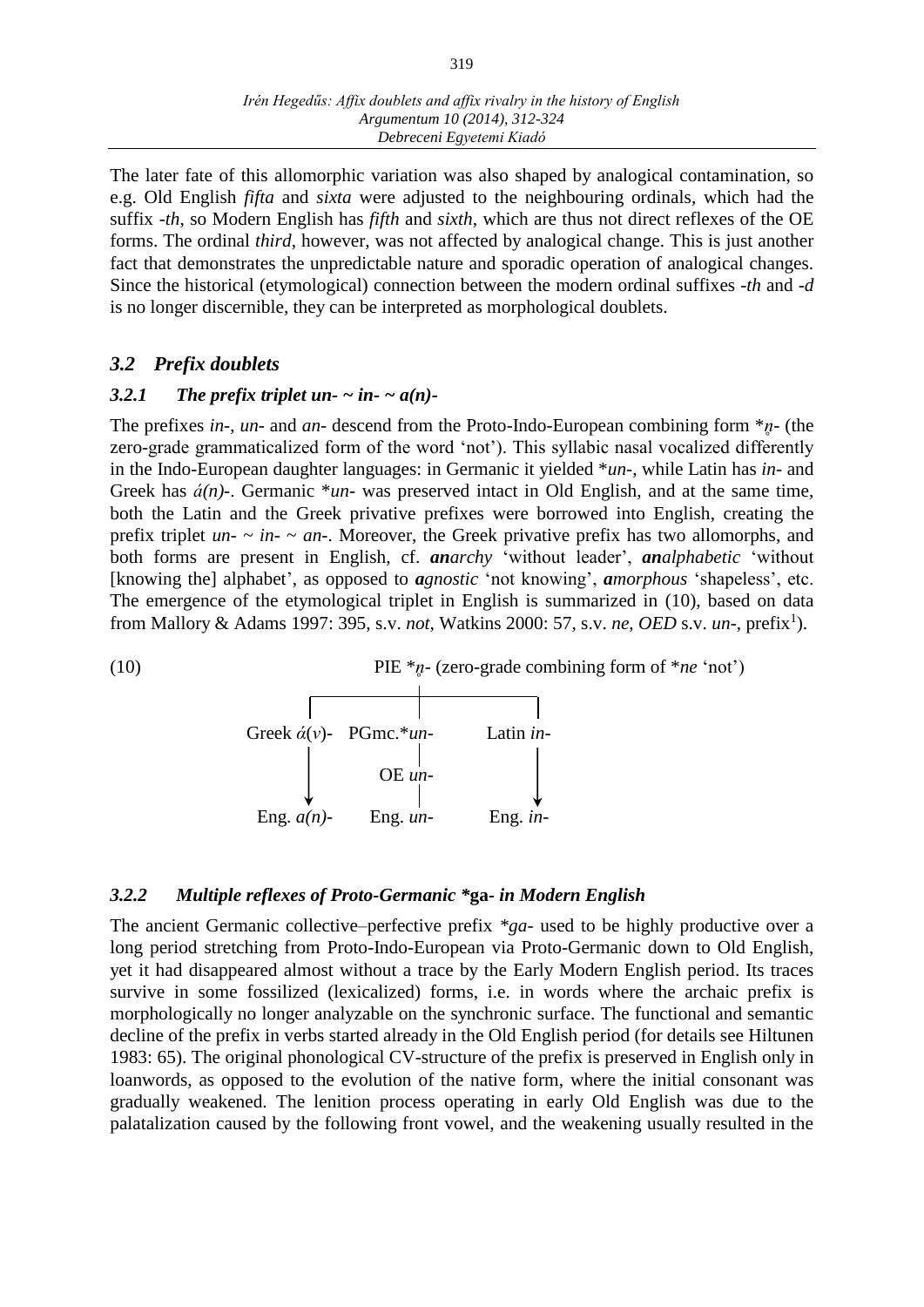320

loss of the vocalic element, so the prefix was completely lost in most cases:  $[gE^{-13} > yE^- > E^- >$ Ø]. Although the prefix had been lost in English by the end of the 17th century, in a few cases the lenition may have become arrested:  $[gE \rightarrow yE \rightarrow E]$ . Thus the vocalic element of the prefix is still preserved in some Modern English word forms, e.g. in the adverb *enough* < OE *ʒe-nōh* < PGmc. \**ga-nōga-*, derived from the impersonal preterito-present verb \**nugan-* 'to suffice' (cf. Watkins 2000: 57, s.v. \**nek-2* , Kroonen 2013: 391, s.v. *\*nōga-* , 392-393, s.v. *\*nugan-* < *h2nḱ-*).

The Modern English fossilized forms of the PGmc. prefix *\*ga-* are of various nature: some of them represent etymological duplication in the wake of borrowing from Old Norse, see the examples (11a) and (11b), while other cases result from native allomorphy, see the examples (11c–e), some of which are restricted to dialect or archaic usage:

- (11) a *ge-*: *gemot* 'assembly (in England before the Norman Conquest)'14;
	- b *g-*: *graith* 'readiness, good order' *←* Old Norse *greiðr* = OE *ʒerǣde* 'ready';
	- c *y-*/*-i*: *y-* (now archaic or obsolete, but still used in the 17th century)
		- *ymong* < OE *ʒemang* ʽcompany', as in *among* < OE *on ʒemang*,
			- *yclept* (archaic past participle) < OE *ʒeclypod* 'called (so-and-so)'
			- *yean* =  $y + e$ *an* (dial., arch.) 'to bring forth (a lamb)', as in the following sentence: *The ewes yean thrice within the full circle year* (1879, Butcher & Lang *Odyssey* 51 [*OED* s.v. *yean*]);
	- d *a-*<sup>15</sup>:*afford* < OE *ʒeforðian* 'accomplish, achieve', *aware* < OE *ʒewǣre* 'wary, cautious', *along* (adjective archaic, dialect use<sup>16</sup>) < OE *zelang* 'pertaining to', **a**like < OE **ʒe**līce;
	- e e-: **e**nough < OE **ʒe**nōh.

The use of the Germanic prefix *\*ga-* in past participles persisted in the southern dialects of Middle English, and survives in a reduced form as *a-* in the south-western dialects of Present-Day English. It is important to note here though that the prefix *a*- used with the present participle, e.g. *a-going* (in south-western dialects of British English, or in the Appalachian regional dialect of American English), is distinct from the *a-*prefix discussed here because the morpheme *a-* combined with the present participle derives from the particle *on*.

The native reflexes of PGmc. *\*ga-* in English obtained doublets not only by borrowing Old Norse words containing this prefix but also by borrowing such words from more distantly related languages, primarily from Latin. The Latin prefix *co-*, *com-* is a cognate of Germanic \**ga-* because they both can be derived from the same Proto-Indo-European source: *\*kom* 'beside, near, by, with' (see Watkins 2000: 43). 17

 $\overline{a}$ 

 $13$  E = any front vowel, except secondary front vowels deriving from earlier back vowels (e.g. front vowels resulting from *i-*mutation).

<sup>&</sup>lt;sup>14</sup> This is a technical term used by historians.

<sup>&</sup>lt;sup>15</sup> This *a*-prefix was obviously still analyzable for the speakers of Middle English because it often occurs in a hyphenated form in written documents, e.g.: *Al be that here stat be nat a-lyche* (*c*1385, Chaucer: *Legend of Good Women*, 389 [*OED* s.v. *alike*]).

<sup>16</sup> As opposed to the preposition and adverb *along*, which goes back to OE *and-lang* (see OED s.v. *along* (adv. and prep.).

<sup>&</sup>lt;sup>17</sup> The voicing of PIE \*k- to PGmc. \*g can be explained by Verner's Law (VL), even if this law is usually not expected to operate in initial position. The reason why VL could have affected the evolution of this prefix is that this prefix was always unaccented, and this circumstance provided the necessary condition for the operation of VL, which was triggered in a position before an accented syllable (see e.g. Kroonen 2013: xxix-xxx).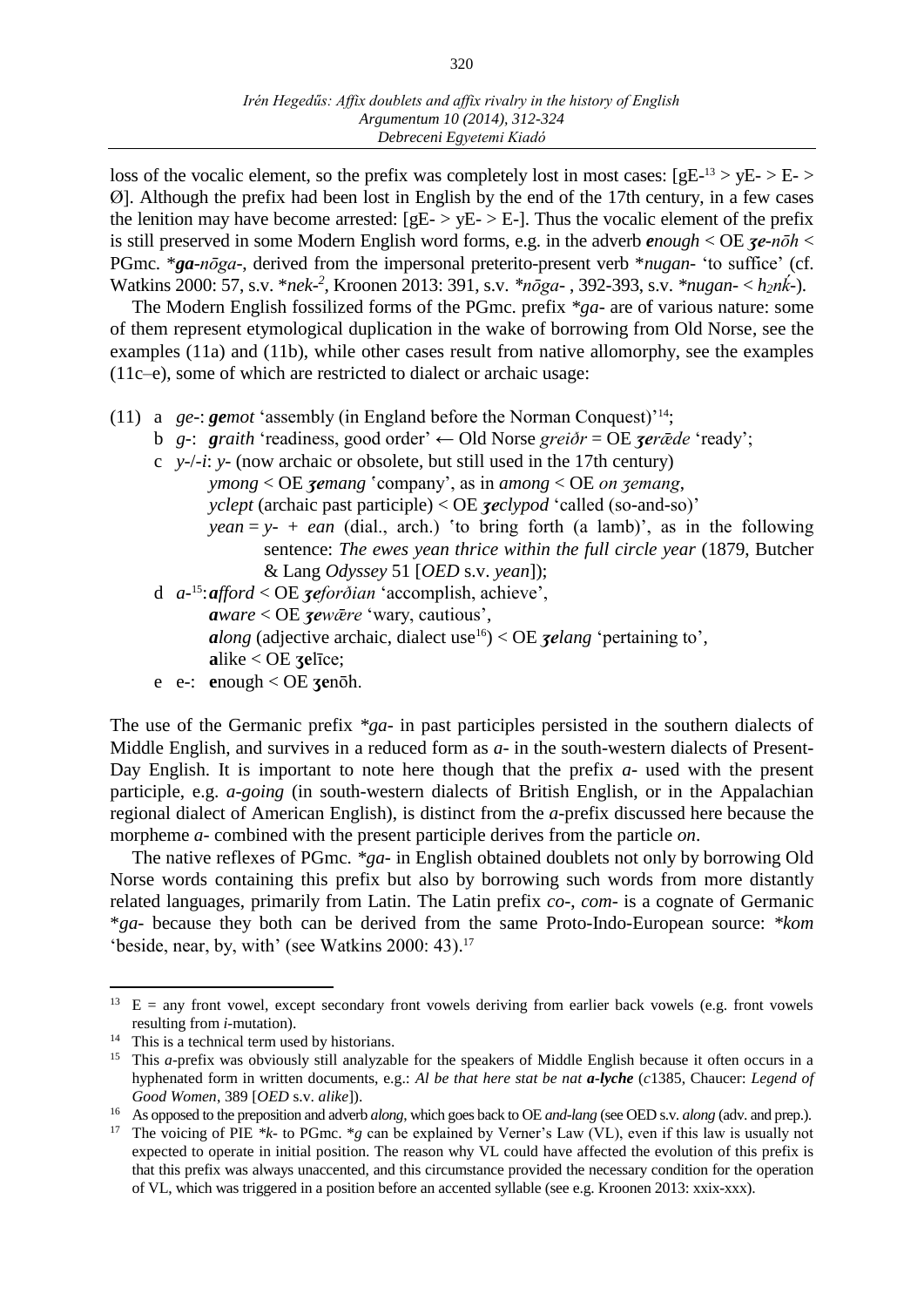The evolutionary trajectories in the emergence of allomorphic variation and etymological duplication in the history of the Proto-Germanic prefix \**ga*- are summarized in (12).



#### *3.2.3 The prefix triplet* **sam***- ~* **semi***- ~* **hemi***-*

 $\overline{a}$ 

The history of this group of prefixes illustrates a case in which a native prefix becomes obscured by the Modern English period, while its foreign doublets gain increased productivity. The Middle English period was characterized by the retreat of prefixation as a word-formation device, and as a result of this process, several prefixes that used to be productive in Old English disappeared (see Burnley 1992: 446). The Old English prefix *sam-* 'half' is obsolete, and its occurrence in Modern English is limited to dialect usage. The retreat of this native (Germanic) prefix was probably influenced (if not induced) by the emergence of the concurrent native morpheme *half-*. The latter may have been more transparent because its grammaticalization was not as advanced as that of *sam-*. Both *sam-* and *half-* are attested in Old English, moreover, they occur in coeval manuscripts of the same text18: *sam-soden mete* 'half-cooked food' (in Manuscript S) as opposed to *half-sodden mete* (in Manuscripts X and Y) (cf. *OED* s.v. *sam-*, prefix). As a result of the competition between the two native morphemes, the productivity of Old English *sam-* 'half' gradually weakened until it became obsolete. Non-transparent morphemes tend to fall victim to sporadic analogical changes. In this vein, *sam-* was distorted by folk etymology, e.g. Old English *samblind* 'half-blind' survives reanalyzed as *sand-blind* 'half-blind, dim-sighted'.

While the native morpheme *sam-* was ousted by its native rival *half-*, Latin and Greek loanwords introduced the prefixes *sēmi*- and *hēmi-* (respectively). The emergence of the English prefix triplet *sam-* ~ *semi-* ~ *hemi-* is summarized in (13).



<sup>18</sup> The tenth-century *Scriftboc*, one of the four anonymous vernacular Anglo-Saxon penitentials known as *Confessionale Pseudo-Egberti* (§40). It survives in three manuscripts (scribal versions):

i. MS S = Cambridge, Corpus Christi College, 190, Part B, s. XI<sup>med</sup>, XI<sup>2</sup> Exeter (Ker 45B, Gneuss 59),

ii. MS  $X = Ox$  ford, Bodleian Library, Junius 121, s.  $XI<sup>3</sup>$  Worcester (Ker 338; Gneuss 644),

iii. MS Y = Oxford, Bodleian Library, Laud Misc. 482, s.  $xi^{med}$ , Worcester (Ker 343; Gneuss 656).

<sup>19</sup> The change *s-* > *h-* is regular in initial position before vowels in Greek, but Latin preserves the PIE \**s-* (see Sihler 1995: 170).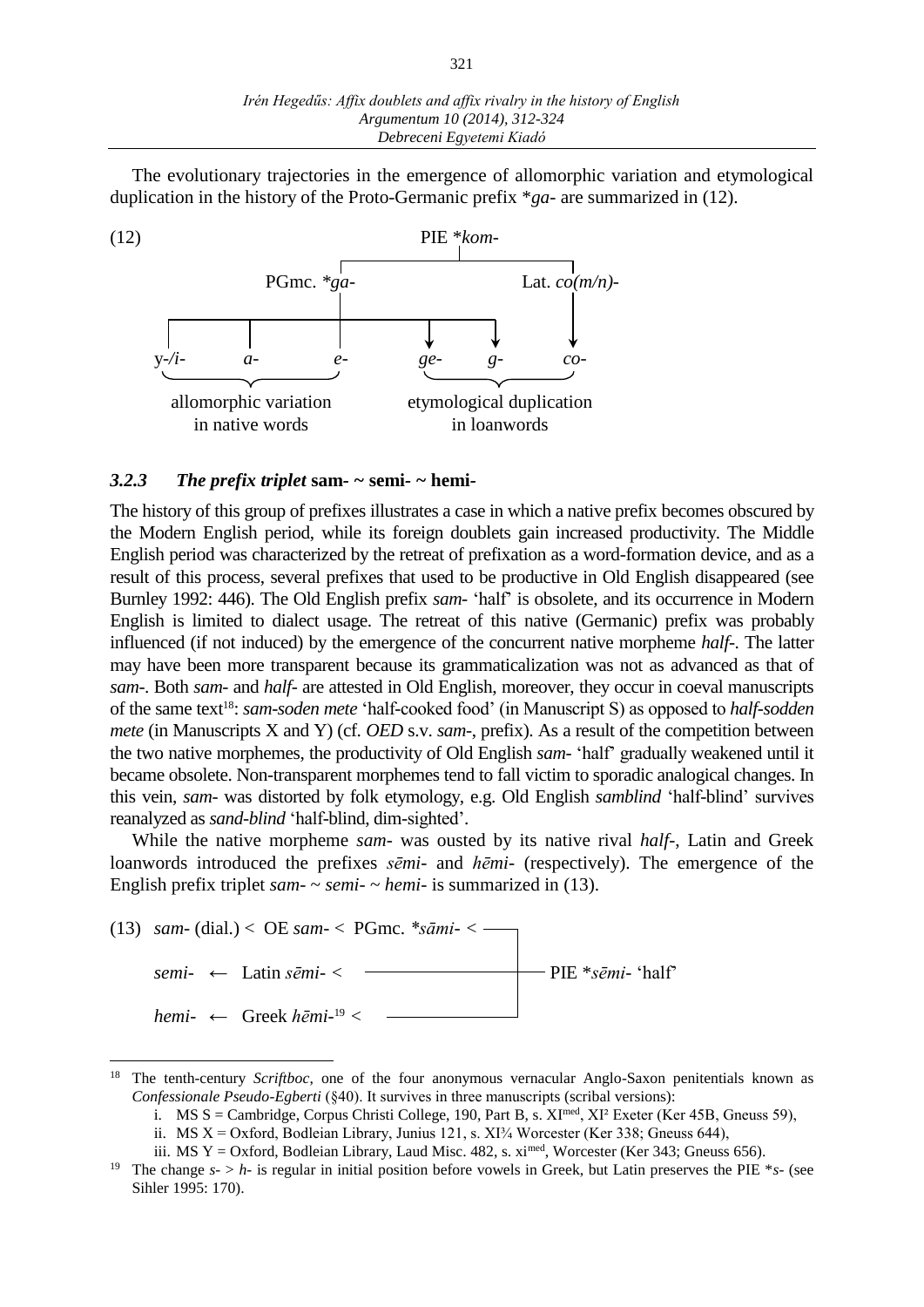The foreign doublets, *semi*- and *hemi-*, have become relatively productive in English because of the influx of scholarly terms combined with these prefixes. While the prefix *hemi-* (of Greek origin but often transmitted via Latin) is used in rather specific contexts, such as the language of chemistry, crystallography or anatomy, the semantic development of *semi-* allows for its more widespread use. The original meaning of *semi-* 'half' became generalized, and started to refer to the idea 'partly' (as in *semitropical* 'partly tropical, subtropical'), 'incompletely' (as in *semiblunt*, e.g. an instrument) or even 'having some of the characteristics of' (as in *semi-autobiographical*).

### **4 Summary**

The historical development of bound morphemes displays the same types and mechanisms of doublet formation as those that can be observed in the emergence of lexical doublets. It is necessary to distinguish quasi-doublets from true etymological doublets among affix doublets as well. Quasi-doublets emerge from spelling variation (e.g. *-ize* ~ *-ise*), or from free affix variation (e.g. *economic* ~ *economical* could be interchangeable derivational variants until the early 19th century).

Affix doublets could exist in free alternation, but the interchangeable affixes often became rivals in different periods in the history of English. Affix rivalry was usually resolved either by one variant ousting the other (e.g. Latin *sēmi-* replacing Old English *sam-* 'half') or by changing the free alternation into a complementary distribution (either semantically, as seen in *economic* ~ *economical*, or morphologically, as shown by the combinability of *in-* with words of Latin origin versus *un-* with French or native English adjectives).

In this study I argued that etymological duplication of affixes in English – just like in the case of lexical doublets – most frequently occurs as the result of two main types of mechanisms:

- 1 borrowing a foreign affix descending from the same ancient (Proto-Germanic or Proto-Indo-European) morpheme, which has a reflex, a native affix already available in English, e.g. the adjectival suffix doublet *-ish ~ -esque*, the adjectival suffix triplet *-y ~ -ic ~ -ac*, or the adjectival prefix triplet  $un - \sim in - \sim a(n-);$
- 2 parallel borrowing of ultimately cognate affixes from different languages, e.g. *semi-* ~ *hemi-* (both from PIE *\*sēmi-* 'half').

Given enough time, the etymological relationship between allomorphic variants of an affix may become obscured, and the allomorphs get fossilized (their occurrence becomes limited to specific lexemes) when the condition triggering the allomorphy is no longer provided. This is what happened in the evolution of the ordinal suffix, where the original triple allomorphy of Germanic -*da* ~ -*þa* ~ -*ta* became lexicalized in Old English *þridda* ~ *fēorþa* ~ *fīfta* giving Modern English *third*, *fourth* and the analogically 'repaired' form *fifth*.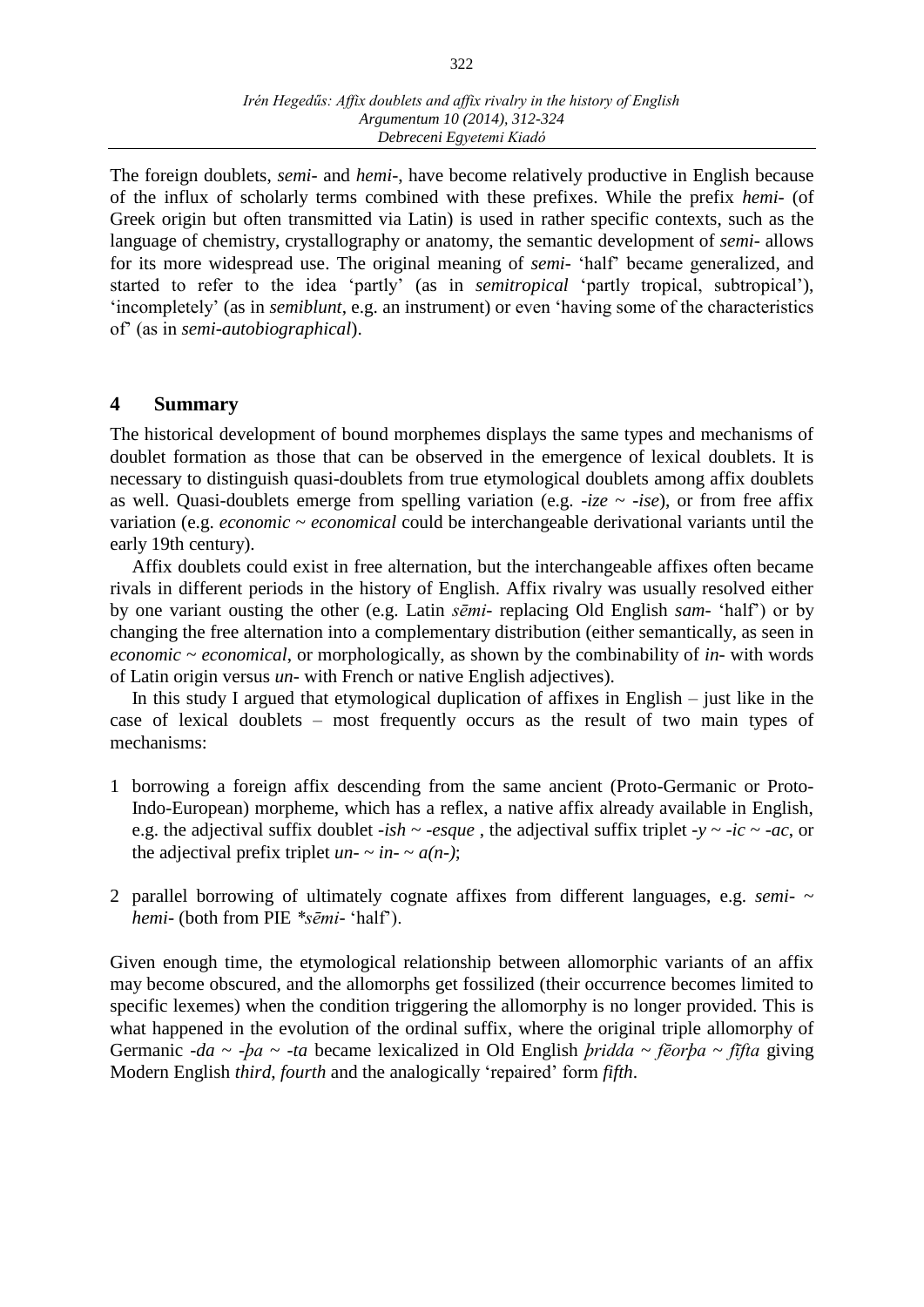### **References**

- Burnley, D. (1992): Lexis and semantics. In: Blake, N. (ed.): *The Cambridge History of the English Language. Volume 2: 1066–1476*. Cambridge: Cambridge University Press, 409- 499.
- Ciszek, E. (2012): The Middle English suffix -*ish*: reasons for decline in productivity. *Studia Anglica Posnaniensis* 47.2-3, 27-39.
- Fortson, B.W. (2004): *Indo-European Language and Culture. An Introduction* [Blackwell Textbooks in Linguistics, 19]. Oxford: Blackwell.
- Hegedűs, I. (2010): Distinguishing types of doublets in English. In: Hegedűs, I. & Martsa, S. (eds.): *CrosSections Vol. 1: Selected Papers in Linguistics from the 9th HUSSE Conference*. Pécs: Institute of English Studies, University of Pécs, 133-144.
- Hiltunen, R. (1983): *The decline of the prefixes and the beginnings of the English phrasal verb: The evidence from some Old and Early Middle English texts*. Turku: Turun Yliopistu.
- Kastovsky, D. (1992): Semantics and vocabulary. In: Hogg, R.M. (ed.): *The Cambridge History of the English Language. Vol. 1*: *The Beginnings to 1066.* Cambridge: Cambridge University Press, 290-408.
- Kroonen, G. (2013): *Etymological Dictionary of Proto-Germanic.* [Leiden Indo-European Etymological Dictionary Series, 11]. Leiden & Boston: Brill.
- Kwon, H.-S. (1997): Negative affixation from 1300 to 1800: A case study in *in-*/*un-* variation. *ICAME Journal* 21, 21-42. (http://icame.uib.no/ij21/kwon.pdf, February 21, 2014)
- Lass, R. (1994): *Old English. A Historical Companion.* Cambridge: Cambridge University Press.
- Lindsay, M. (2012): Rival suffixes: synonymy, competition, and the emergence of productivity. In: Ralli, A., Booij, G., Scalise, S. & Karasimos, A. (eds.): *Morphology and the Architecture of Grammar. [On-line Proceedings of the Eighth Mediterranean Morphology](http://www3.lingue.unibo.it/mmm2/?page_id=456)  Meeting (MMM8) Cagliari, [14-17 September 2011](http://www3.lingue.unibo.it/mmm2/?page_id=456)*, 192-203. Patras: University of Patras. (http://www3.lingue.unibo.it/mmm2/wp-content/uploads/2013/09/192-203-Lindsay.pdf, January 7, 2014)
- Mallory, J.P. & Adams, D.Q. (1997): *The Encyclopedia of Indo-European Culture.* London: Fitzroy Dearborn.
- *OED = Oxford English Dictionary, Second Edition on CD-ROM (Version 4.0)*. Oxford: Oxford University Press, 2009.
- Plag, I. (2003): *Word-Formation in English.* Cambridge: Cambridge University Press.
- Sihler, A. (1995): *New Comparative Grammar of Greek and Latin.* New York & Oxford: Oxford University Press.
- Szymanek, B. (2005): The latest trends in English word-formation. In: Štekauer, P. & Lieber, R. (eds.): *Handbook of Word-Formation. Studies in Natural Language and Linguistic Theory*. Dordrecht: Springer, 429-448.